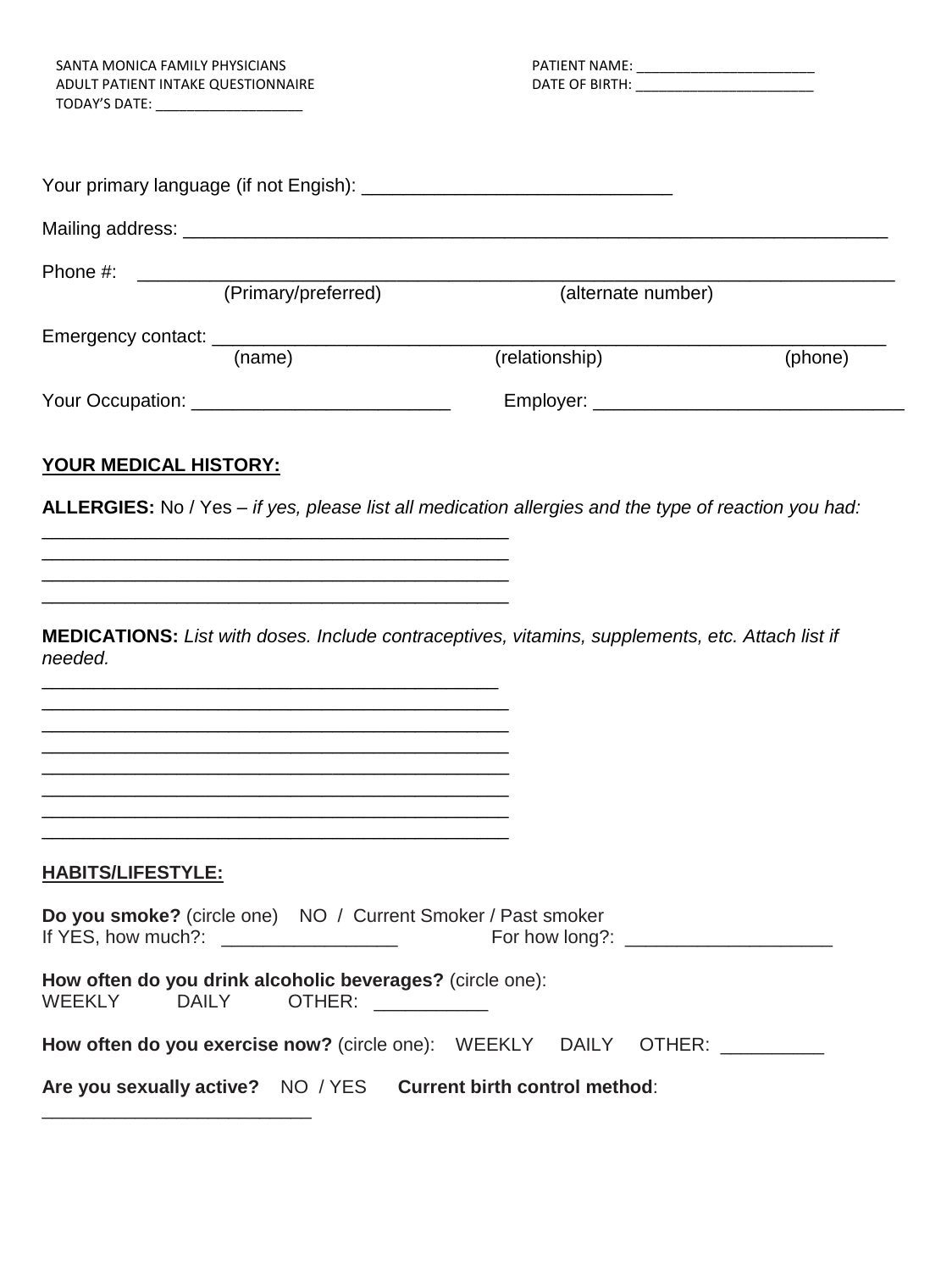| ATIENT NAME: |  |
|--------------|--|
| )OB:         |  |

### **YOUR MEDICAL CONDITIONS (circle all that apply):**

- **Allergies** Anemia Anxiety **Arthritis** Asthma **Cancer** Clotting disorder Congestive heart failure **Depression Diabetes** Emphysema/COPD Gastroesophageal reflux (GERD) Details/Other:\_\_\_\_\_\_\_\_\_\_\_\_\_\_\_\_\_\_\_\_\_\_\_\_\_\_\_\_\_\_\_\_\_\_\_\_\_\_\_\_\_\_\_\_\_\_\_\_\_\_\_\_\_\_\_\_\_\_\_\_\_\_\_\_\_\_\_\_\_\_\_\_
- Glaucoma Heart murmur Heart disease HIV/AIDS High cholesterol Hypertension/high blood pressure Kidney disease **Osteoporosis** Seizures Sickle cell anemia Thyroid disease

### **YOUR SURGICAL HISTORY (circle all that apply):**

Appendectomy Bladder surgery Blood transfusion Brain surgery Breast surgery CABG or Coronary Stent Cholecystectomy/Gallbladder Colon surgery C-section Eye surgery Fracture surgery Hernia repair

Hysterectomy Joint surgery Lung surgery Prostate surgery Spine surgery Thyroid surgery Tonsillectomy Valve replacement Vasectomy Vascular surgery Weight reduction surgery

\_\_\_\_\_\_\_\_\_\_\_\_\_\_\_\_\_\_\_\_\_\_\_\_\_\_\_\_\_\_\_\_\_\_\_\_\_\_\_\_\_\_\_\_\_\_\_\_\_\_\_\_\_\_\_\_\_\_\_\_\_\_\_\_\_\_\_\_\_\_\_\_\_\_\_\_\_\_\_\_\_\_\_

\_\_\_\_\_\_\_\_\_\_\_\_\_\_\_\_\_\_\_\_\_\_\_\_\_\_\_\_\_\_\_\_\_\_\_\_\_\_\_\_\_\_\_\_\_\_\_\_\_\_\_\_\_\_\_\_\_\_\_\_\_\_\_\_\_\_\_\_\_\_\_\_\_\_\_\_\_\_\_\_\_\_\_

\_\_\_\_\_\_\_\_\_\_\_\_\_\_\_\_\_\_\_\_\_\_\_\_\_\_\_\_\_\_\_\_\_\_\_\_\_\_\_\_\_\_\_\_\_\_\_\_\_\_\_\_\_\_\_\_\_\_\_\_\_\_\_\_\_\_\_\_\_\_\_\_\_\_\_\_\_

Other:\_\_\_\_\_\_\_\_\_\_\_\_\_\_\_\_\_\_\_\_\_\_\_\_\_\_\_\_\_\_\_\_\_\_\_\_\_\_\_\_\_\_\_\_\_\_\_\_\_\_\_\_\_\_\_\_\_\_\_\_\_\_\_\_\_\_\_\_\_\_\_\_\_\_\_\_\_\_

#### **FAMILY HISTORY**

Do you have a relative with any of the following? (Circle ALL that apply) If yes, who (parent, sibling, etc)?

Breast cancer Colon cancer Heart disease Ovarian cancer Prostate cancer Other:\_\_\_\_\_\_\_\_\_\_\_\_\_\_\_\_\_\_\_\_\_\_\_\_\_\_\_\_\_\_\_\_\_\_\_\_\_\_\_\_\_\_\_\_\_\_\_\_\_\_\_\_\_\_\_\_\_\_\_\_\_\_\_\_\_\_\_\_\_\_\_\_